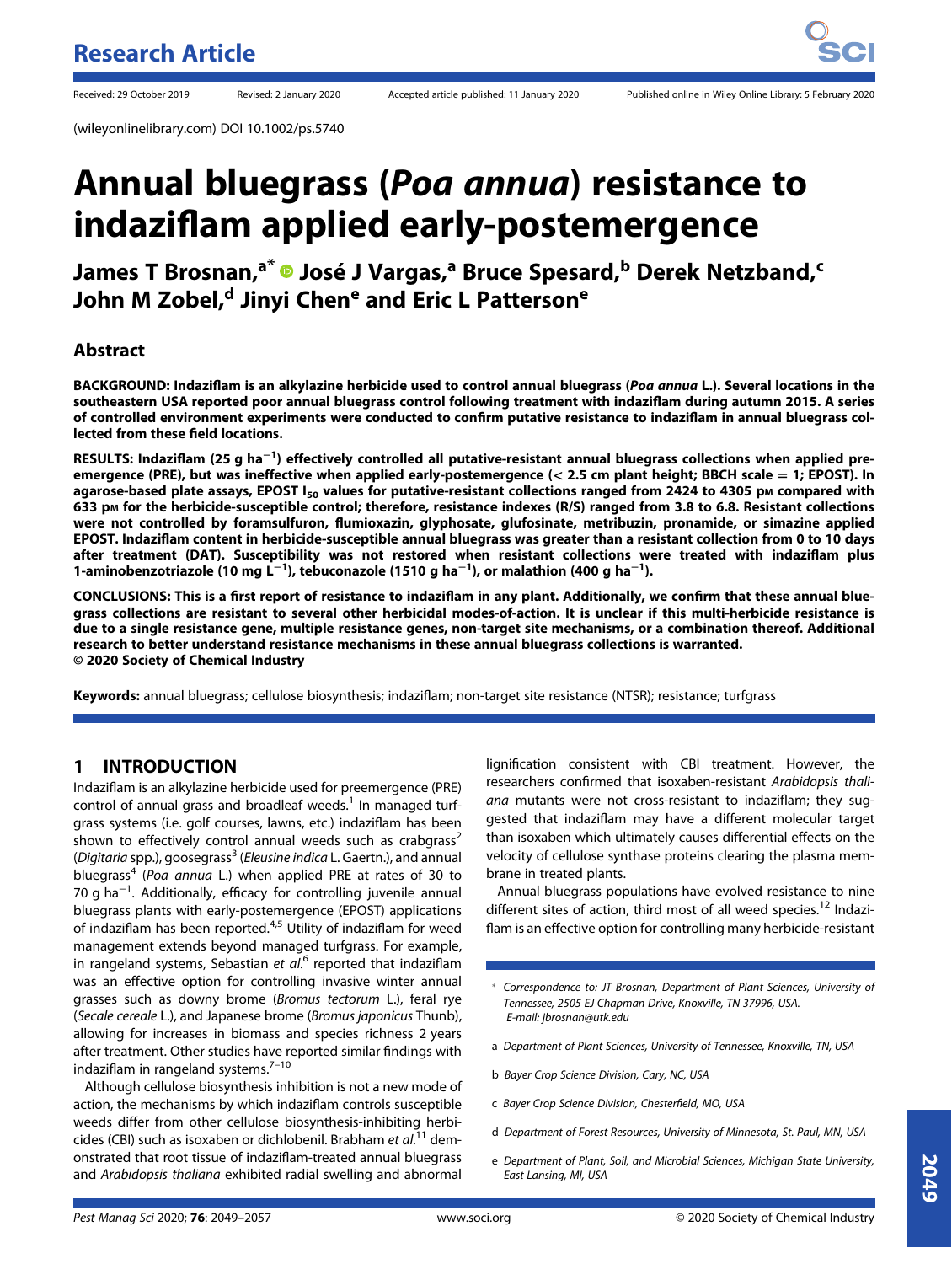annual bluegrass populations. For example, PRE applications of indaziflam at 52.5 to 70 g ha<sup> $-1$ </sup> controlled dinitroaniline-resistant annual bluegrass 88–97% rated 180 days after treatment (DAT).13 Similar responses have been reported following PRE applications of indaziflam to control annual bluegrass with resistance to acetolactate synthase (ALS) and photosystem II (PSII) inhibiting herbicides.14,15

It is important to note that most cases of herbicide resistance in annual bluegrass populations of turfgrass have been target-site based. To date, there is only one published report of annual bluegrass surviving PSII-inhibiting herbicide treatment via non-target site resistance mechanisms.<sup>16</sup> The researchers in this report evaluated several populations of annual bluegrass with resistance to PSII-inhibiting herbicides and identified a population from Oregon (DR3) that survived treatment with diuron, atrazine, and amicarbazone similar to those with a Ser264→Gly substitution on the D1 protein targeted by PSII-inhibiting herbicides. Further experiments elucidated that this biotype from Oregon exhibited reduced atrazine absorption and translocation compared to those with target site mutations, along with greater metabolism.

Several locations in the southeastern USA reported poor annual bluegrass control following treatment with indaziflam at 32 to 50 g ha<sup> $-1$ </sup> during the autumn of 2015, as well as treatment with foramsulfuron at 29 g ha<sup>-1</sup> during spring 2016. A series of controlled environment experiments were conducted from 2016 to 2019 to confirm putative resistance to indaziflam in annual bluegrass collected from these field locations.

## 2 MATERIALS AND METHODS

### 2.1 Plant collection and seed increase

Annual bluegrass collections from five locations in the southeastern USA were sent to the University of Tennessee Weed Diagnostics Center (WDC; Knoxville, TN, USA) for analysis from 28 March to 15 April 2016. Two collections (Site 2 and Site 11) were obtained from golf course fairways after surviving treatment with indaziflam (Specticle FLO; Bayer Environmental Science, Cary, NC, USA) in autumn 2015 as well as foramsulfuron (Revolver; Bayer Environmental Science) during spring 2016. The Site 2 collection had infested a hybrid bermudagrass (Cynodon dactylon (L.) Pers. x Cynodon transvaalensis Burtt Davy, cv. 'Tifway') golf course fairway in Kingwood, TX. The Site 11 collection was obtained from a zoysiagrass (Zoysia japonica Steud, cv. 'Meyer') golf course fairway in Memphis, TN. Two collections were obtained from golf course roughs (Site 3A) and fairways (Site 3B) established with Tifway hybrid bermudagrass in Cumming, GA. These collections survived treatment with indaziflam in autumn 2015 and had putative resistance to PSII-inhibiting herbicides. The final collection, Site 5, was obtained from a residential lawn in Wake Forest, NC that received no herbicide applications from 2005 to 2017. This was included as a negative control.

Whole plants from each location were harvested using a golf course cup cutter (108 mm diameter). Upon receipt at the WDC, plants were labeled with a unique identifier, washed free of soil, and transplanted into greenhouse pots filled with a peat-mossbased growing medium (PRO MIX BX General Purpose; Premier Tech Horticulture, Quakertown, PA, USA). After transplanting, annual bluegrass was cultured in a glasshouse at the University of Tennessee to generate seed for experimentation. Culture included supplying irrigation via an overhead misting system as well as applying nutrients with a complete fertilizer (20 N–20 P<sub>2</sub>O<sub>5</sub>-20 K<sub>2</sub>O; Peter's 20-20-20. JR PETERS, Inc., Allentown, PA,

USA) at 49 kg N ha<sup>-1</sup> every 14 days. Insecticide (a commercial mixture of bifenthrin, zeta-cypermethrin, imidacloprid, and beta cyfluthrin) was applied at label rate on an as-needed basis to manage insect pests while plants were being propagated for seed collection. Scissors were used to remove panicles from each plant once spikelets exhibited a straw color. Harvested panicles were dried in a forced-air oven at 35 °C and screened using a 0.76 mm sieve (WS Tyler Company, Mentor, OH, USA). Seeds passing through the sieve were collected in a high-density polyethylene bottle (Nalgene; Thermo-Fisher Scientific, St. Louis, MO, USA) and stored at 0 °C.

#### 2.2 Responses to indaziflam applied PRE and EPOST

Separate growth chamber experiments were conducted to evaluate annual bluegrass response to indaziflam applied PRE as well as EPOST (BBCH scale  $= 1$ ). Annual bluegrass collections in these experiments included those submitted to the WDC (Site 2, Site 3A, Site 3B, Site 5, and Site 11) as well as a herbicide-susceptible control (S1) native to University Park, PA. This herbicidesusceptible control had no history of exposure to indaziflam or ALS-inhibiting herbicides used for annual bluegrass control.

Annual bluegrass was established in greenhouse trays containing 98 cells (26.2 cm<sup>3</sup> in volume) filled with Sequatchie silt loam soil (fine-loamy, siliceous, semiactive, thermic humic Hapludult; pH 6.0, organic matter 2.1%) local to Knoxville, TN. Trays were surface-seeded by uniformly distributing 4 g of germplasm across the surface, ensuring that each cell contained a minimum of one seed. Collections were established in separate trays effectively creating 98 experimental units per collection. Trays were placed inside a walk-in growth chamber set to a constant temperature of 16 °C, configured to provide a 16 : 8 h light/dark photoperiod at a photosynthetic photon flux density of 512  $\mu$ mol m<sup>-2</sup> s<sup>-1</sup> . Sub-irrigation was used to provide sufficient moisture for annual bluegrass seed germination and emergence.

Indaziflam (Specticle FLO; Bayer Environmental Science) was applied PRE on 5 August 2016 at 25 g ha<sup>-1</sup> inside an enclosed spray chamber (Generation III Research Sprayer; DeVries Manufacturing, Hollandale, MN, USA) calibrated to deliver 215 L ha<sup>-1</sup> via a single flat-fan nozzle (8004EVS. TeeJet; Spraying Systems Co., Wheaton, IL, USA). An overhead misting system was used to activate the herbicide during the initial 12 h after treatment. Each treated tray was paired with an accompanying non-treated tray for comparison. Percent survival data were collected 56 DAT by tabulating the number of cells within each treated tray that contained emerged annual bluegrass plants.

Indaziflam (25 g ha<sup>-1</sup>) was applied EPOST when cells contained emerged annual bluegrass with at least one true leaf and no tillers; overall plant height at application measured < 2.5 cm (BBCH scale = 1). Cells devoid of annual bluegrass that conformed to these parameters were marked and not included in assessments of percent survival. The first collection to meet the criteria for EPOST application was treated on 19 August 2016 with the final collection treated on 7 September 2016. Percent survival was assessed on 6 October 2016 after herbicide application by tabulating the number of cells within each treated tray that contained living annual bluegrass plants.

Fisher's exact test ( $\alpha = 0.05$ ) was conducted using the 'fisher. test' function in R (v. 3.5.1)<sup>17</sup> to determine if the relationships in survival following indaziflam applied PRE and EPOST were consistent across collections in this experiment.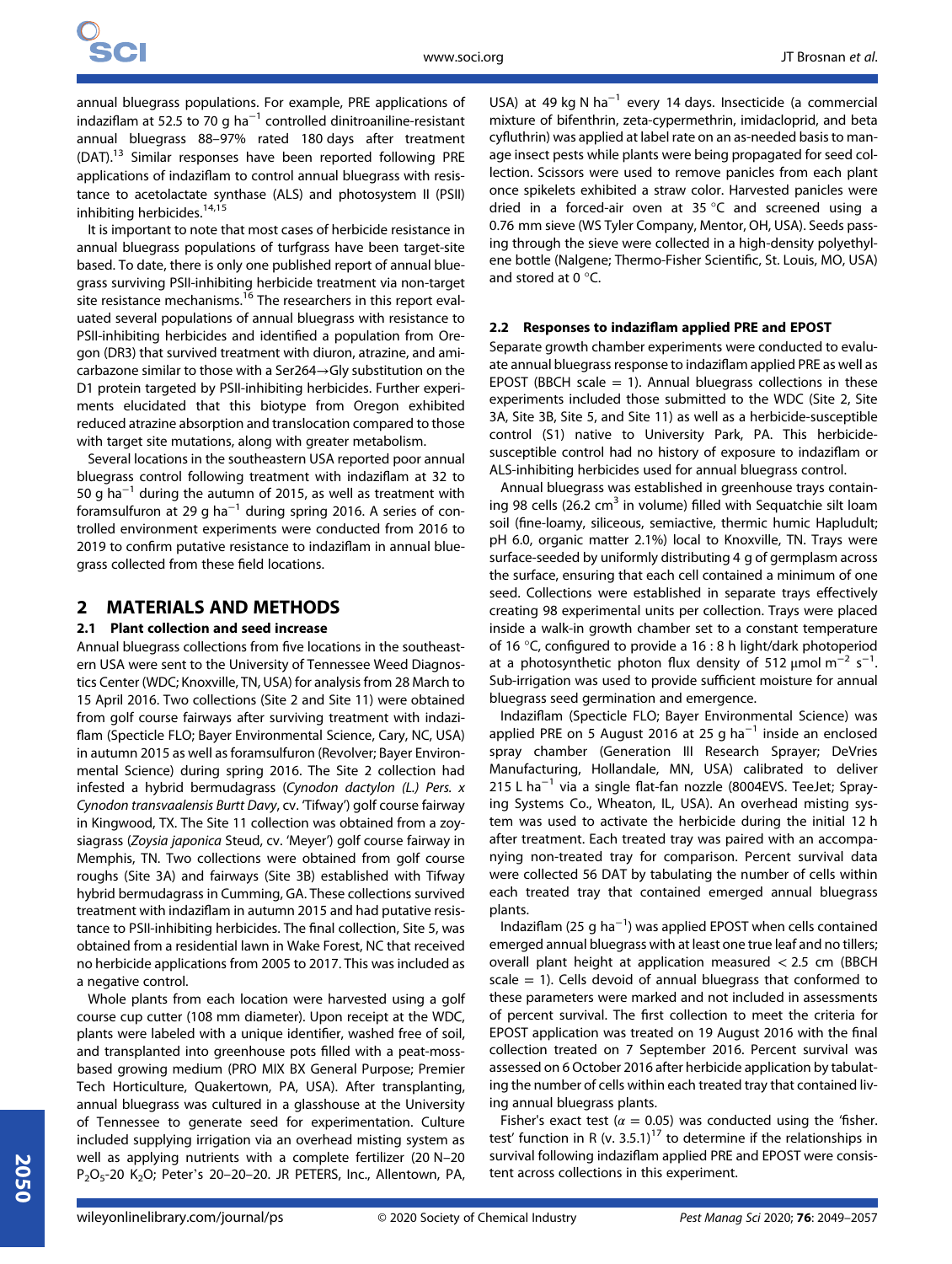Dose–response experiments were conducted at Michigan State University (East Lansing, MI, USA) during 2019 to better understand the response of these putative-resistant annual bluegrass collections (Site 3A, Site 3B, Site 11) and the herbicide-susceptible population S1, to increasing doses of indaziflam. Seeds from each collection were imbibed on moistened filter papers at 22 °C. Differences in time to germination among collections were normalized by pre-germinating seeds from Site 3B, Site 11, Site 3A, and S1 for 8, 6, 6, and 5 days, respectively. Seedlings were transplanted onto the surface of 1.5% agar (Acumedia 7558A, Neogen® culture media; Neogen Food Safety, Lansing, MI, USA) mixed with different concentrations of technical grade indaziflam (99.6% from Bayer Environmental Science). The S1 annual bluegrass collection was treated with indaziflam at 0, 100, 200, 400, 800, and 1600 pM, whereas all three putative-resistant collections were treated with indaziflam at 0, 400, 800, 1600, 3200, and 6400 pM. Agar-filled plates were sealed with Parafilm®, and vertically placed in a growth chamber with a 12 : 12 h light/dark photoperiod and photon flux density of 600 µmol m<sup>-2</sup> s<sup>-1</sup>. Each agar plate contained ten seedlings of each collection and there were three plates per each indaziflam concentration.

Root length (the distance from the apical meristem to the bottom of the longest root) was measured 7 DAT with a ruler. The length of each treated seedling was divided by the average length of corresponding plants grown on agar containing 0 pm indaziflam. The indaziflam rate causing 50% inhibition  $(I_{50})$  of plants root growth was calculated using SigmaPlot® (version 13.0, 2014; Systat Software, Inc., San Jose, CA USA) software with non-linear regression analysis. The data were fit to a three-parameter logistic model:

$$
y = \frac{D}{1 + (x/x0)^b}
$$

where D was the upper limit representing plant root length at low herbicide rates close to non-treated controls,  $x_0$  is the  $I_{50}$  and b is the slope around  $x_0$ . The resistance index was calculated by dividing the  $I_{50}$  of the three resistant collections by the  $I_{50}$  of the susceptible (S1) collection. Significant differences in the estimated  $I_{50}$  values between collections were determined via t-test using Prism (version 5.0; GraphPad Software, Inc., San Diego, CA, USA).

#### 2.4 Responses to other modes of action

Separate growth chamber experiments were conducted to evaluate the efficacy of several modes of action for PRE and EPOST control of annual bluegrass with resistance to indaziflam. Experimental conditions were identical to those described previously. Resistant (Site 3A, Site 3B, and Site 11) and herbicidesusceptible (S1) collections of annual bluegrass were established in 98-cell trays filled with Sequatchie silt loam and placed inside a walk-in growth chamber set to 16 °C and a 16 : 8 h light/dark photoperiod. Trays were surface seeded on 7 September 2017. Collections were established in separate trays effectively creating 98 experimental units per collection.

PRE experiments were initiated 24 h after seeding by applying the following herbicide treatments: prodiamine (Barricade; Syngenta Professional Products, Greensboro, NC, USA) at 1680 g ha−<sup>1</sup> ; oxadiazon (Ronstar FLO, Bayer Environmental Sciences) at 3360 g ha<sup>-1</sup>; pronamide (Kerb SC; Dow AgroSciences, Indianapolis, IN, USA) at 1150 g ha<sup>-1</sup>; S-metolachlor (Pennant

Magnum; Syngenta Professional Products) at 2800 g ha<sup>-1</sup>; and indaziflam at 50 g ha<sup>-1</sup>. A non-treated tray of each collection was established for comparison. These treatments were selected to explore plant response to an array of mode-of-action groups labeled for PRE control of annual bluegrass in turf; rates selected represented label maximums for a single application.

EPOST experiments evaluated response of the same resistant and susceptible collections to the following herbicides: simazine (Princep; Syngenta Professional Products) at 1120 g ha<sup>-1</sup>; pronamide (Kerb SC; Dow AgroSciences) at 1150 g ha<sup>-1</sup>; glyphosate (Roundup Pro; Bayer Environmental Science) at 1120 g ha−<sup>1</sup> ; glufosinate (Finale; BASF Corp., Research Triangle Park, NC, USA) at 1680 g ha−<sup>1</sup> ; metribuzin (Sencor; Bayer Environmental Science) at 557 g ha−<sup>1</sup> ; foramsulfuron (Revolver; Bayer Environmental Science) at 29 g ha<sup>-1</sup>; flumioxazin (SureGuard; NuFarm Americas, Alsip, IL, USA) at 430 g ha<sup>-1</sup>; and indaziflam at 50 g ha<sup>-1</sup>. Metribuzin, flumioxazin, and simazine were mixed with non-ionic surfactant (Activator-90; Loveland Products, Greeley, CO, USA) at 0.25%. Non-treated control trays of each collection were established within the chamber for comparison. These treatments were selected to explore plant response to an array of mode-of-action groups labeled for EPOST control of annual bluegrass in turf; rates selected represented label maximums for a single application. EPOST experiments were initiated when plants in each cell measured < 2.5 cm in height and contained at least one true leaf (BBCH scale = 1). Cells devoid of annual bluegrass that conformed to these parameters were marked and not included in assessments of percent survival after herbicide application. The first collection to meet benchmark requirements for EPOST application was treated on 16 October 2017 with the final collection treated on 19 October 2017.

In both PRE and EPOST experiments, herbicide was applied in a previously described spray chamber using a single flat fan nozzle. Percent survival data were collected 42 DAT in the PRE experiment by tabulating the number of cells within each treated tray that contained emerged annual bluegrass plants. The same assessment was made in the EPOST experiment 31 DAT. Fisher's exact test ( $\alpha$  = 0.05) was performed using the 'fisher.test' function in R to compare effects of PRE herbicides tested on each collection.

#### 2.5 Exploring non-target site resistance

#### 2.5.1 Responses to indaziflam applied with inhibitors of cytochrome P450

Chemicals that synergize with herbicides and target cytochrome P450 monooxygenase(s) have been used to elucidate metabolism-based herbicide resistance in weeds.<sup>18</sup> To that end, a growth chamber experiment was conducted evaluating the efficacy of indaziflam applied EPOST with several synergists known to target cytochrome P450 monooxygenases. Experimental conditions were the same as those previously described with resistant annual bluegrass (Site 3A, Site 3B, and Site 11) established in 98-cell trays filled with Sequatchie silt loam. A herbicidesusceptible collection (S1) was established similarly for comparison. Collections were established in separate trays effectively creating 98 experimental units per collection.

Trays were treated with herbicides and synergists at an EPOST timing when cells contained annual bluegrass measuring  $<$  2.5 cm in height that had at least one true leaf (BBCH scale = 1). Treatments included the following: indaziflam at 25 g ha<sup>-1</sup>; indaziflam (25 g ha<sup>-1</sup>) plus 1-aminobenzotriazole (ABT; 10 mg L<sup>-1</sup>); indaziflam  $(25 g ha^{-1})$  plus tebuconazole  $(1510 g ha^{-1})$ ; and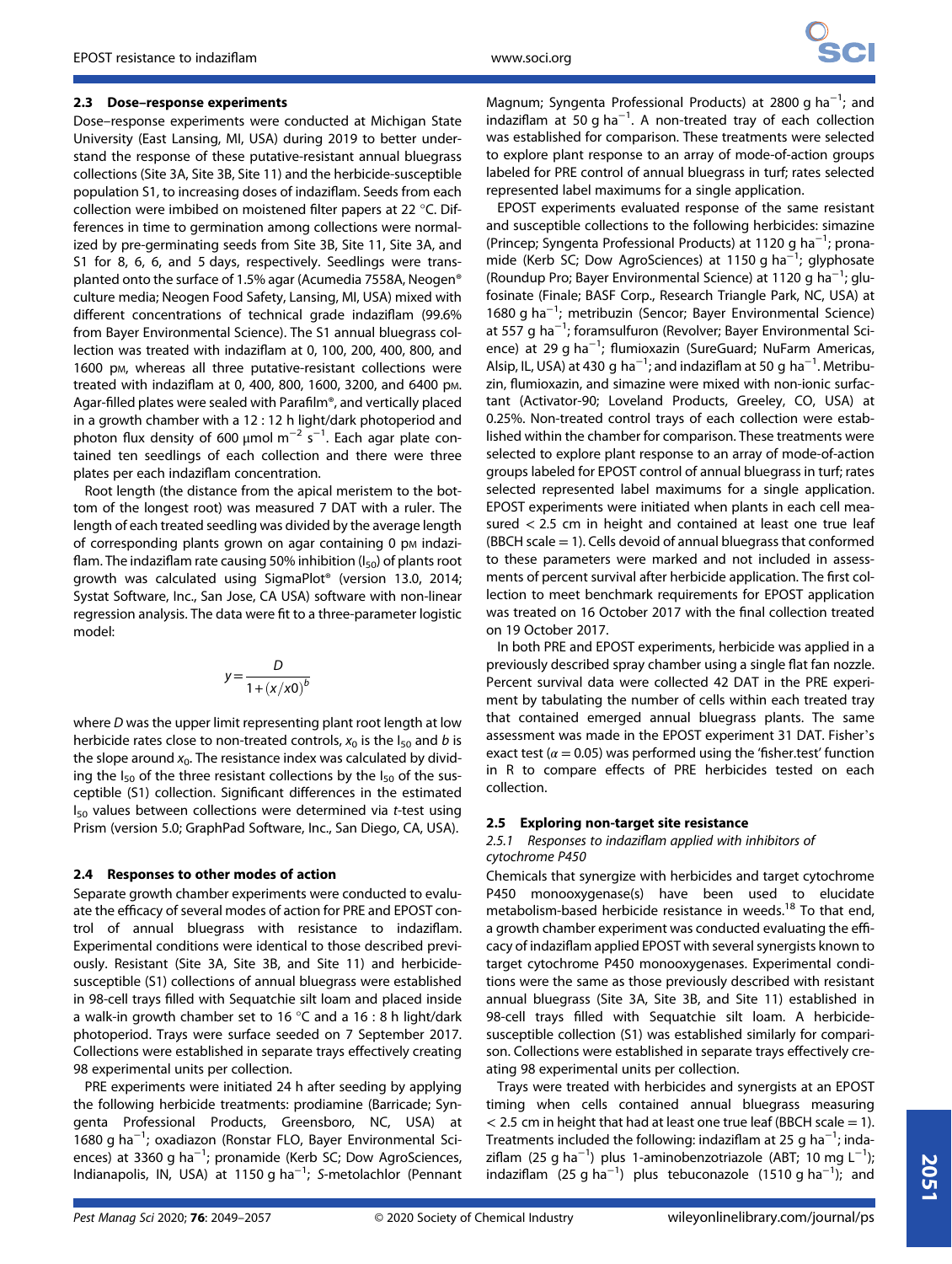|                                                            | Molecular ion | Base peak | Scan time | Collision energy | Retention time |
|------------------------------------------------------------|---------------|-----------|-----------|------------------|----------------|
| Analyte                                                    | (amu)         | (amu)     | (s)       | (keV)            | (min)          |
| <b>Indaziflam</b>                                          | 302.21        | 138.09    | 0.20      | 29               | 4.4            |
| Indaziflam- ${}^{15}N_A$                                   | 306.34        | 142.06    | 0.20      | 29               | 4.4            |
| 1-Fluoroethyl triazinediamine                              | 158.16        | 138.16    | 0.20      | 16               | 2.4            |
| 1-Fluoroethyl triazinediamine- ${}^{15}N_5$ - ${}^{13}C_2$ | 165.09        | 145.16    | 0.20      | 16               | 2.4            |

Table 1. Mass spectrometry parameters for detecting indaziflam and 1-fluoroethyl triazinediamine (FDAT; the primary metabolite of indaziflam) content in tissues of herbicide-susceptible and -resistant annual bluegrass (Poa annua L.)

indaziflam (25 g ha $^{-1}$ ) plus malathion (400 g ha $^{-1}$ ). A non-treated control tray of each collection was also established in the chamber for comparison. All herbicides and synergists were applied as foliar sprays using a previously described spray chamber except ABT; a stock solution of ABT was prepared at 262 mg L<sup>-1</sup> with 1 mL of this solution delivered to the soil surface of each cell using a pipette. Herbicide was applied immediately following synergist application with percent survival data collected 15 DAT. Fisher's exact test ( $\alpha$  = 0.05) was performed using the 'fisher.test' function in R to compare effects of applied treatments (i.e., indaziflam and indaziflam + synergists) on each collection.

#### 2.5.2 Metabolism of indaziflam in annual bluegrass

A growth chamber experiment was conducted to quantify indaziflam metabolism in a herbicide-susceptible (S1) and -resistant collection (Site 3B) of annual bluegrass. Collections were seeded in 98-cell trays filled with Sequatchie silt loam soil on 25 July 2018 and placed inside a walk-in growth chamber configured to maintain a constant temperature of 16 °C and a 16 : 8 h light/dark photoperiod. Trays were sub-irrigated to facilitate seed germination and emergence. Indaziflam (25 g ha<sup>-1</sup>) was applied EPOST on 13 August 2018 using the previously described spray chamber. Within each tray, cells devoid of annual bluegrass with the morphological parameters for EPOST treatment (i.e., < 2.5 cm height, minimum of one true leaf, no tillers: BBCH scale  $= 1$ ) were marked and excluded from analysis. Aboveground biomass (i.e., leaf + stem tissue) of each collection was harvested with sterilized scissors at the soil line 0, 0.5, 1, 2, 5, and 10 days after herbicide treatment. After harvesting, biomass was flash-frozen with liquid N and stored at −80 °C for analysis.

Indaziflam and 1-fluoroethyl triazinediamine (FDAT, primary metabolite of indaziflam) content in harvested tissues were quantified using high-performance liquid chromatography (HPLC) electrospray ionization/tandem mass spectrometry (LC–MS/MS). Harvested annual bluegrass tissue from each time point was blended in a mixture of acetonitrile and water (4 : 1 ratio) for 3 min. This mixture was then filtered into a 100 mL mixing cylinder. This process was repeated and filtered material was placed into the same 100 mL mixing cylinder where combined filtrates were amended with a mixture of isotropic standards of indaziflam- ${}^{15}N_4$  and 1-fluoroethyl-triazinediamine- ${}^{15}N_5$ - ${}^{13}C_2$ (Bayer CropScience, St. Louis, MO, USA). A 1.25 mL aliquot of this combined sample was passed through an octadecyl solid-phase extraction cartridge ( $C_{18}$  SPE, 50 mg, Varian Bond Elute; Agilent Technology. Santa Clara, CA, USA). Eluate from the cartridge was evaporated with sample residue reconstituted in a solution of methanol (0.100 mL) and 10 mm ammonium bicarbonate

(0.900 mL), mixed well, and transferred into a HPLC vial for analysis via LC–MS/MS. The samples were analyzed for indaziflam and FDAT by LC–MS/MS with quantification based on a comparison of peak areas with those of known standards.

The LC–MS/MS method was developed on a ThermoFinnigan Surveyor mass spectrometer with a Thermo LC auto-sampler (Thermo-Fisher Scientific, Waltham, MA, USA); the instrument was equipped with a 5 μm particle size HPLC column that measured  $50 \times 2.0$  mm (Phenomenex, Torrance, CA, USA) and used in a column oven set at 40 °C. A 20 μL injection loop was used which was overfilled. A gradient program was used, at injection, with the mobile phase consisting of 100% methanol/10 mm ammonium bicarbonate (2 : 98 v/v) switching to 100% methanol after 5.5 min at a flow rate of 250  $\mu$ L min<sup>-1</sup>. .

MS scanning was conducted in single reaction monitoring (positive ion) mode at a capillary temperature of 380 °C and spray voltage of 4200 V. Nitrogen was used as the sheath (80 psi),

Table 2. Percent survival of herbicide-susceptible and putativeresistant annual bluegrass (Poa annua L.) following treatment with indaziflam  $(25 g ha^{-1})$  at preemergence (PRE) and earlypostemergence (EPOST) timings in growth chamber experiments

|                           | Survival (%)                        |              |  |  |
|---------------------------|-------------------------------------|--------------|--|--|
|                           | Indaziflam (25 g ha <sup>-1</sup> ) |              |  |  |
| Collection <sup>a,b</sup> | <b>PRE</b>                          | <b>EPOST</b> |  |  |
| Site 2                    | 4                                   | 0            |  |  |
| Site 3A                   |                                     | 70           |  |  |
| Site 3B                   | 0                                   | 78           |  |  |
| Site 5                    | 0                                   | 0            |  |  |
| Site 11                   | 0                                   | 19           |  |  |
| S1                        | O                                   | 0            |  |  |

Percent survival for each collection was calculated after treating 98 individual plants with indaziflam and tabulating those containing living annual bluegrass 56 days after PRE treatment and 28 days after EPOST treatment.

<sup>a</sup> Collections were submitted to the University of Tennessee Weed Diagnostics Center (WDC) after surviving treatment with indaziflam in autumn 2015 as well as foramsulfuron during spring 2016. One collection (Site 5) was submitted to the WDC after being collected from an area with no herbicide use history. S1 is a herbicide-susceptible collection native to University Park, PA with no history of exposure to indaziflam.<br><sup>b</sup> Fisher's exact test determined that the relationships in percent sur-

vival for the PRE and EPOST timings were not consistent across collections ( $P < 0.0001$ ).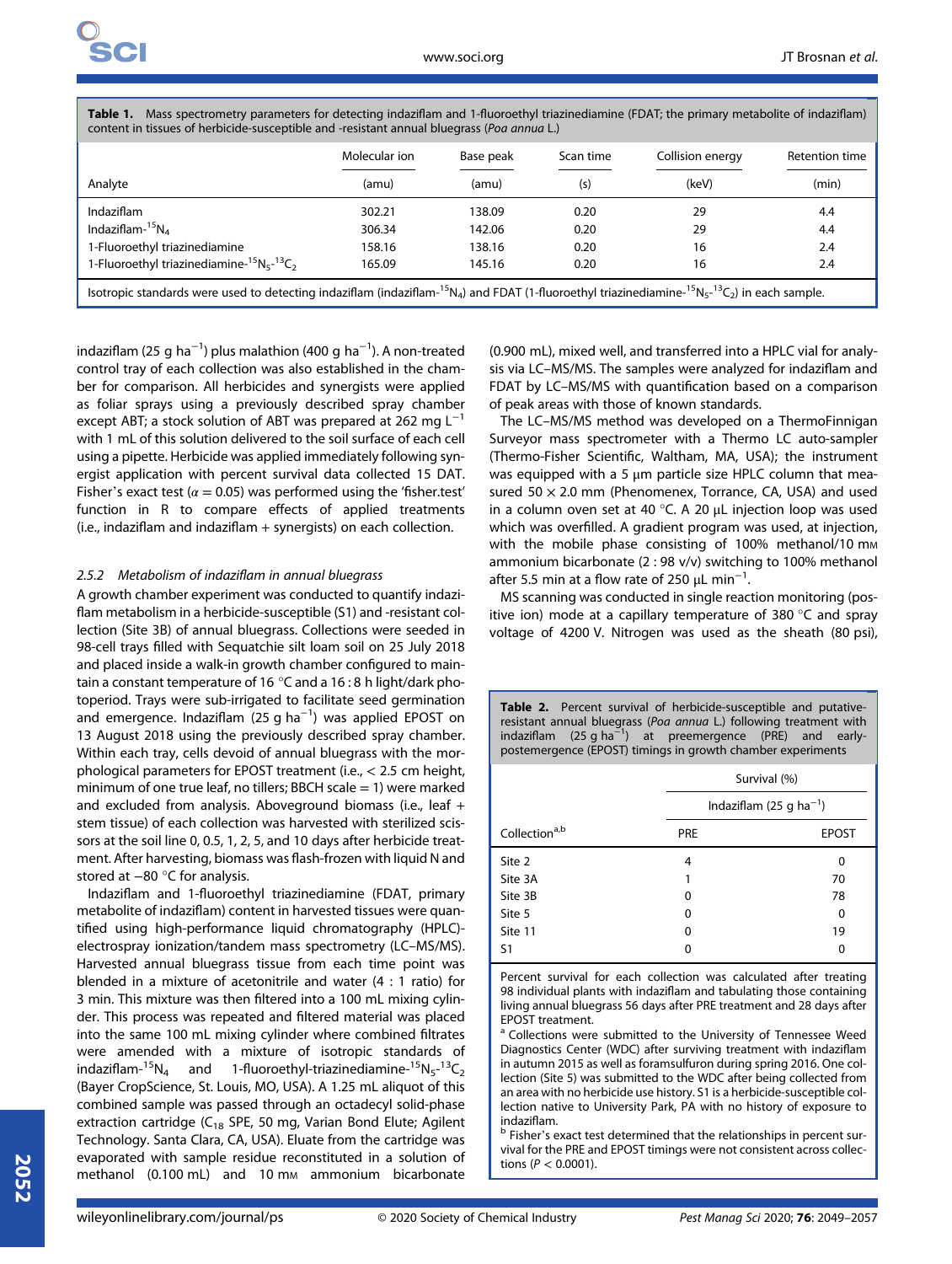

Figure 1. Symptoms of early-postemergence (EPOST) indaziflam treatment on annual bluegrass (Poa annua) with resistance to indaziflam. Note that the bud leaf appears unaffected by the herbicide, whereas the secondary and tertiary leaves show symptoms of herbicide treatment.

auxiliary (8 mL min<sup>-1</sup>), and sweep gas (5 mL min<sup>-1</sup>). Collision gas pressure was 1.7 mTorr. HPLC effluent entered the mass spectrometer interface from 1 to 6.25 min. MS parameters for detecting indaziflam and FDAT are presented in Table 1.

Indaziflam content (ng  $g^{-1}$  fresh weight) in annual bluegrass tissues of a herbicide-susceptible (S1) and -resistant collection (Site 3B) from 0 to 10 DAT were fit to a lognormal Gaussian model in Prism (version 8.2. GraphPad Prism, La Jolla, CA, USA). The primary metabolite of indaziflam, FDAT, was quantified over the same period using identical methodology and fit to a quadratic model. Responses of S1 and Site 3B annual bluegrass were compared using a global sums-of-squares F-test at  $\alpha = 0.05$ . Overall recovery of indaziflam and FDAT in sampled tissues ranged from 92% to 95%.

# 3 RESULTS

## 3.1 Responses to indaziflam applied PRE and EPOST

Survival following PRE and EPOST treatment with indaziflam (25 g ha $^{-1}$ ) in growth chamber experiments varied among collections ( $P < 0.0001$ ). For all collections, survival following PRE application of indaziflam at 25 g ha<sup>-1</sup> in this research was low (0 to 4%; Table 2). This response aligns with previous reports (and current



Figure 2. Dose–response curves of herbicide-susceptible (S1: ●) and three putative-resistant annual bluegrass (Poa annua L.) collections (Site 3A:  $\odot$ ; Site 3B:  $\blacktriangledown$ ; Site 11:  $\Delta$ ) 7 days after indaziflam treatment in agar culture. Each data point represents the mean  $\pm$  standard error of three replicates in a single dose–response experiment.

labeling) of indaziflam for PRE control of annual bluegrass in warm-season turfgrass.<sup>4,19</sup> EPOST applications yielded different responses from the collections; three collections (Site 3A, Site 3B, Site 11) survived indaziflam treatment 19–78% compared to 0% for the herbicide-susceptible control (Table 2). Annual bluegrass surviving EPOST treatment with indaziflam had similar symptomology regardless of collection; plants were able to produce new, actively growing leaf tissue without injury symptoms, whereas secondary and tertiary leaf tissues were chlorotic (Fig. 1).

#### 3.2 Dose–response experiments

Significant differences were detected when comparing response of annual bluegrass collections to increasing doses of indaziflam in agar, EPOST (Table 3 and Fig. 2). The concentration of indaziflam to yield a 50% reduction in root growth  $(I_{50})$  for all putative-resistant collections (i.e., Site 3A, Site 3B, and Site 11) was significantly different from the herbicide-susceptible (S1) control (Table 3 and Fig. 2).  $I_{50}$  values for these putativeresistant collections ranged from 2424 to 4305 pm compared with 633 pm for the herbicide-susceptible control. Resistance indexes for the Site 3A, Site 3B, and Site 11 collections were 6.8, 5.4, and 3.8, respectively (Table 3).

| Parameter estimates from non-linear logistic regression analysis of four annual bluegrass (Poa annua L.) collections response to increasing<br>Table 3.<br>doses of indaziflam applied early-postemergence |            |                |            |      |       |                               |
|------------------------------------------------------------------------------------------------------------------------------------------------------------------------------------------------------------|------------|----------------|------------|------|-------|-------------------------------|
| Collection <sup>a</sup>                                                                                                                                                                                    | ηb         | h <sup>b</sup> | $I_{50}$   |      | D C   | Resistance index <sup>d</sup> |
| S1                                                                                                                                                                                                         | 98.6(8)    | 1.2(0.3)       | 633 (155)  | 0.95 |       |                               |
| Site 3A                                                                                                                                                                                                    | 106.8(7.5) | 1.2(0.4)       | 4305 (937) | 0.93 | 0.018 | 6.8                           |
| Site 3B                                                                                                                                                                                                    | 105 (9)    | 1(0.3)         | 3420 (970) | 0.92 | 0.047 | 5.4                           |
| Site 11                                                                                                                                                                                                    | 103(7)     | 1(0.2)         | 2424 (565) | 0.96 | 0.038 | 3.8                           |

Standard error values are listed in parentheses.

<sup>a</sup> Collections were submitted to the University of Tennessee Weed Diagnostics Center (WDC) after surviving treatment with indaziflam in autumn 2015 as well as foramsulfuron during spring 2016. S1 is a herbicide-susceptible collection native to University Park, PA with no history of exposure

to indaziflam.<br><sup>b</sup> D is the upper limit representing plant root length at low herbicide concentrations close to non-treated controls, I<sub>50</sub> is the concentration of indazi-<br>flam to cause a 50% reduction in root growth, and

<sup>c</sup> Significance of a *t*-test comparison of I<sub>50</sub> values between the S and each putative-resistant collection.<br><sup>d</sup> Resistance index was calculated as the ratio of R to S I<sub>50</sub> values.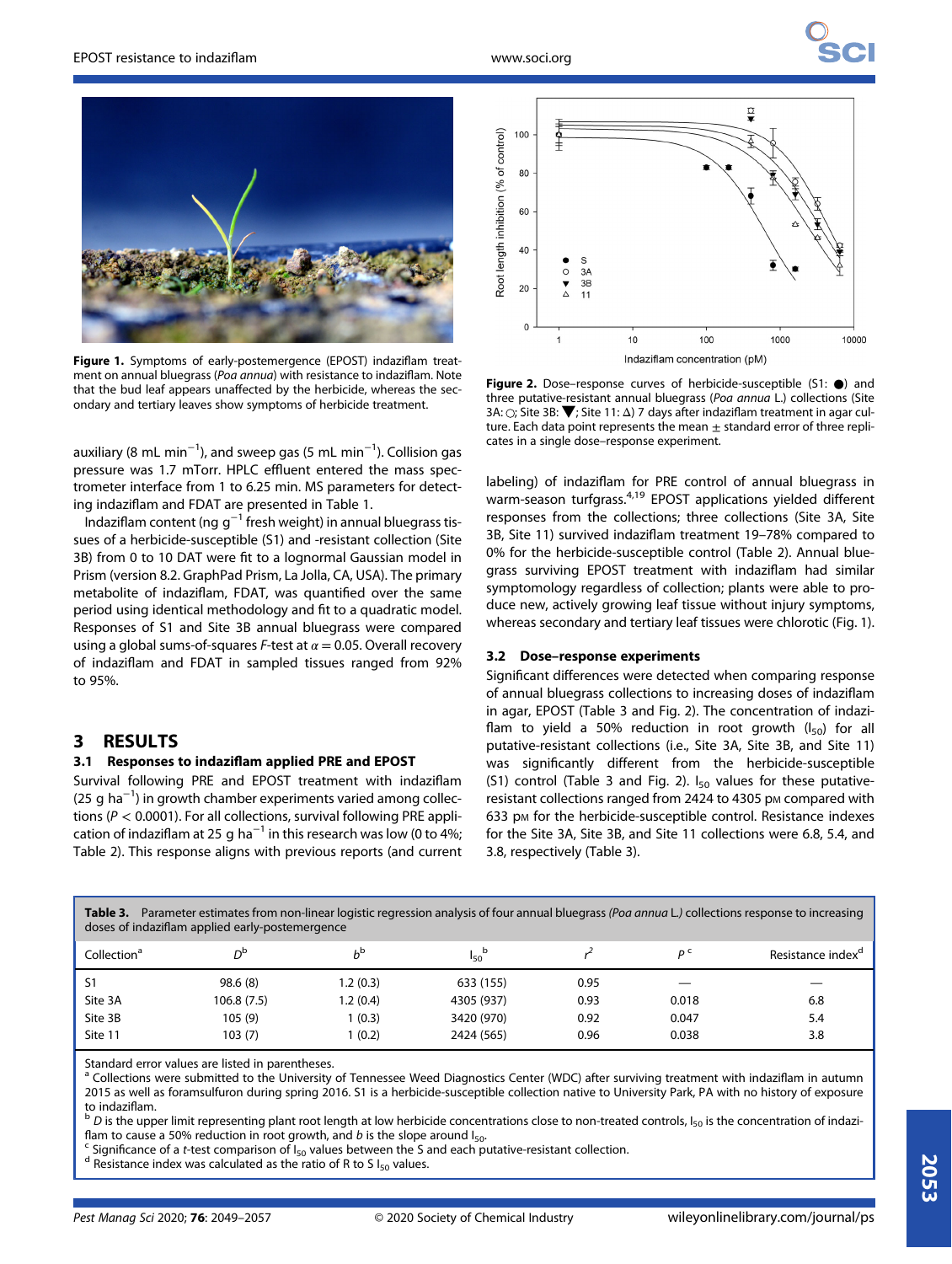Table 4. Percent survival of herbicide-susceptible and -resistant annual bluegrass (Poa annua L.) following treatment with preemergence (PRE) herbicides in growth chamber experiments

|                         | Survival (%)                   |                                 |                                  |                                 |                                     |                                     |
|-------------------------|--------------------------------|---------------------------------|----------------------------------|---------------------------------|-------------------------------------|-------------------------------------|
| Collection <sup>a</sup> | Indaziflam<br>$(50 g ha^{-1})$ | Oxadiazon<br>$(3360 g ha^{-1})$ | Prodiamine<br>$(1680 g ha^{-1})$ | Pronamide<br>$(1150 g ha^{-1})$ | S-metolachlor<br>$(2800 g ha^{-1})$ | Fisher's exact<br>test <sup>b</sup> |
| Site 3A                 |                                |                                 | 95                               |                                 |                                     |                                     |
| Site 3B                 |                                |                                 | 53                               |                                 |                                     | $\mathbf{C}$                        |
| Site 11                 |                                |                                 | 80                               |                                 |                                     | $\overline{\phantom{0}}$            |
| S1                      |                                |                                 |                                  |                                 |                                     | <b>NS</b>                           |

Percent survival for each collection was calculated after treating 98 individual plants with herbicide and tabulating those containing living annual bluegrass 42 days after treatment.

<sup>a</sup> Collections were submitted to the University of Tennessee Weed Diagnostics Center (WDC) after surviving treatment with indaziflam in autumn 2015 as well as foramsulfuron during spring 2016. S1 is a herbicide-susceptible collection native to University Park, PA.

<sup>b</sup> Fisher's exact test conducted using 'fisher.test' function in R to compare effects of applied herbicides tested on each collection. c Significant at P ≤ 0.0001. NS, not significant at  $\alpha = 0.05$ .

#### 3.3 Responses to other modes of action

Survival of annual bluegrass collections with indaziflam resistance (i.e., Site 3A, Site 3B, Site 11) varied in response to PRE herbicides applied in this experiment (Table 4). Although prodiamine PRE effectively controlled herbicide-susceptible annual bluegrass (0% survival), the herbicide was ineffective (53–95% survival) at controlling annual bluegrass from Site 3A, Site 3B, and Site 11. Oxadiazon, pronamide, S-metolachlor, and indaziflam applied PRE resulted in ≤ 7% survival of these indaziflam-resistant collections 42 DAT, similar to a herbicide-susceptible control (0% survival; Table 4).

In EPOST experiments, efficacy of other modes of action for controlling indaziflam-resistant annual bluegrass was poor (Table 5). For example, 99% of Site 3A and Site 3B annual bluegrass survived EPOST treatment with indaziflam at 50 g ha $^{-1}$ ; these collections exhibited 58–100% survival following treatment with foramsulfuron, glyphosate, metribuzin, pronamide, or simazine as well. Flumioxazin and glufosinate were marginally more effective; they reduced percent survival to between 17% and 69%. Similar trends were apparent in percent survival data collected on the Site 11 collection; however, this collection was more affected by indaziflam, flumioxazin, and metribuzin than the Site 3A and Site 3B collections which, in the case of indaziflam, aligns with conclusions of

our dose–response experiments. All herbicides controlled the herbicide-susceptible collection  $\geq$  97% (0–3% survival) when applied EPOST.

#### 3.4 Exploring non-target site resistance

#### 3.4.1 Responses to indaziflam applied with inhibitors of cytochrome P450s

Few statistically significant differences in survival were detected among indaziflam and indaziflam + synergist treatments applied to Site 3A, Site 3B, and Site 11 annual bluegrass collections (Table 6). Survival following those applications ranged from 72 to 100% with no statistically significant differences detected among treatments applied to each collection. Interestingly, a statistically significant difference in survival was detected among treatments applied to herbicide-susceptible (S1) annual bluegrass; treatment with indaziflam + malathion resulted in 18% survival compared with 0% survival for indaziflam alone, indaziflam + ABT, and indaziflam + tebuconazole.

#### 3.4.2 Metabolism of indaziflam after EPOST application

Lognormal Gaussian models effectively fit indaziflam content data collected from herbicide-susceptible (S1) and -resistant (Site 3B) annual bluegrass in our metabolism experiment; fit of

| $\sum$                  |                                        |                                          |                                           |            |                                                                                                                                                      |            |           |          |                            |
|-------------------------|----------------------------------------|------------------------------------------|-------------------------------------------|------------|------------------------------------------------------------------------------------------------------------------------------------------------------|------------|-----------|----------|----------------------------|
|                         | Survival (%)                           |                                          |                                           |            |                                                                                                                                                      |            | Fisher's  |          |                            |
| Collection <sup>a</sup> | Indaziflam<br>$(50 \text{ q ha}^{-1})$ | Flumioxazin<br>$(430 \text{ q ha}^{-1})$ | Foramsulfuron<br>(29 g ha <sup>-1</sup> ) | Glyphosate | Glufosinate<br>$(1120 \text{ q ha}^{-1})$ $(1680 \text{ q ha}^{-1})$ $(557 \text{ q ha}^{-1})$ $(1150 \text{ q ha}^{-1})$ $(1120 \text{ q ha}^{-1})$ | Metribuzin | Pronamide | Simazine | exact<br>test <sup>b</sup> |
| Site 3A                 | 99                                     | 69                                       | 70                                        | 68         | ۱7                                                                                                                                                   | 70         | 100       | 99       |                            |
| Site 3B                 | 99                                     | 26                                       | 98                                        | 58         | 24                                                                                                                                                   | 70         | 91        | 98       | $\mathbf{C}$               |
| Site 11                 | 34                                     | 6                                        | 99                                        | 99         | 21                                                                                                                                                   | 14         | 90        | 97       | $\mathbf{C}$               |
| S <sub>1</sub>          |                                        | 0                                        |                                           | 0          | 0                                                                                                                                                    | 0          |           |          | <b>NS</b>                  |

Table 5. Percent survival of herbicide-susceptible and -resistant annual bluegrass (Poa annua L.) following treatment with early-postemergence  $(FPOST)$  herbicides in growth chamber experiments

Percent survival for each collection was calculated after treating 98 individual plants with herbicide and tabulating those containing living annual bluegrass 31 days after treatment. EPOST applications were made to plants measuring < 2.5 cm in height with at least one true leaf.<br><sup>a</sup> Collections were submitted to the University of Tennessee Weed Diagnostics Center (WDC

2015 as well as foramsulfuron during spring 2016. S1 is a herbicide-susceptible collection native to University Park, PA.  $^{\text{b}}$  Fisher's exact test conducted using 'fisher.test' function in R to compare effects of applied herbicides tested on each collection.<br><sup>c</sup> Significant at P ≤ 0.0001. NS, not significant at α = 0.05.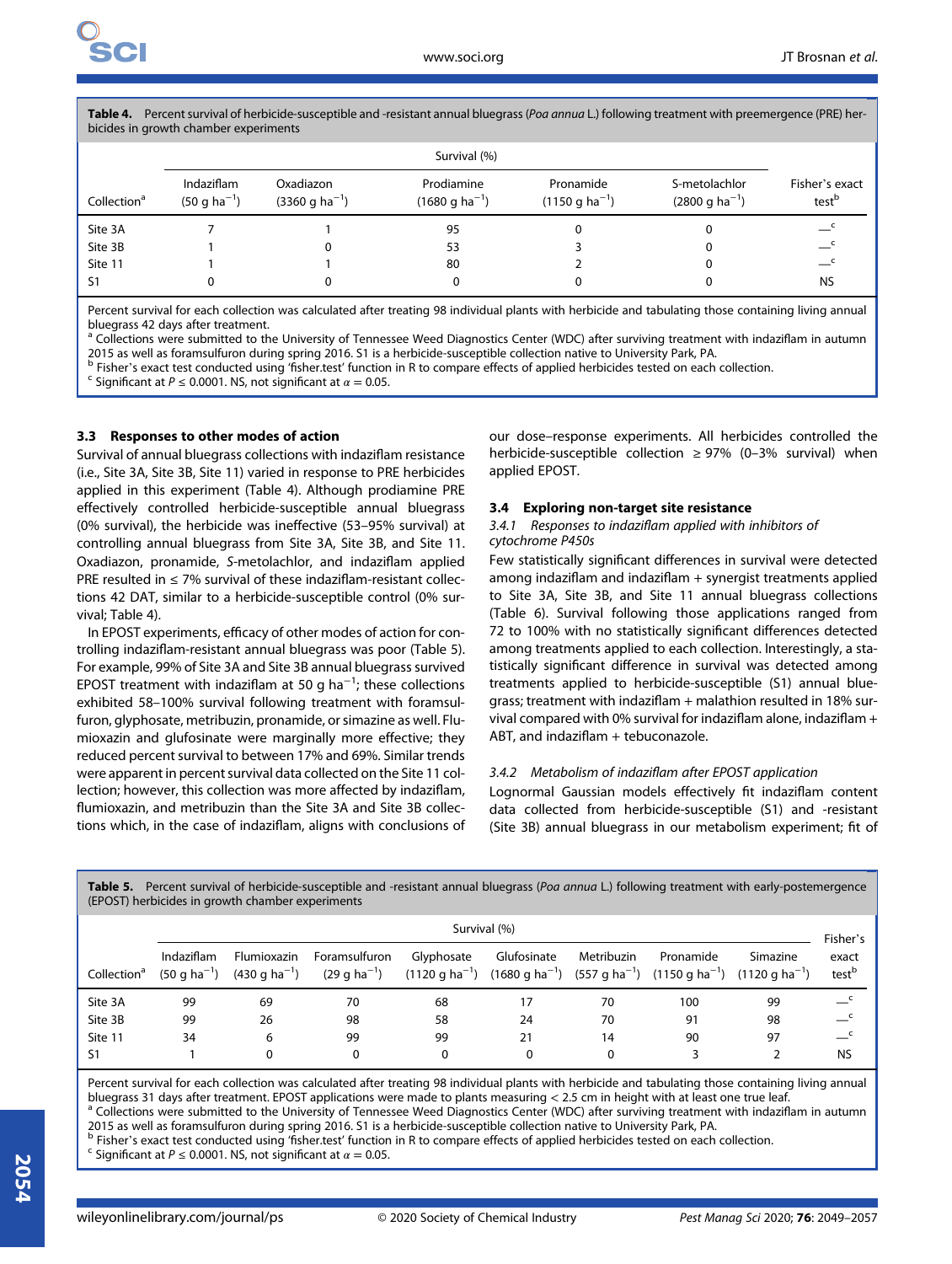Table 6. Percent survival of herbicide-susceptible and -resistant annual bluegrass (Poa annua L.) following treatment with early-postemergence (EPOST) herbicides and synergists in growth chamber experiments

|                         |            |                     | Survival (%)              |                          |                                  |
|-------------------------|------------|---------------------|---------------------------|--------------------------|----------------------------------|
| Collection <sup>a</sup> | Indaziflam | $Indaziflam + ABTb$ | Indaziflam + tebuconazole | Indaziflam $+$ malathion | Fisher's exact test <sup>c</sup> |
| Site 3A                 | 100        | 98                  | 100                       | 99                       | <b>NS</b>                        |
| Site 3B                 | 78         | 82                  | 84                        | 72                       | <b>NS</b>                        |
| Site 11                 | 99         | 100                 | 99                        | 100                      | <b>NS</b>                        |
| S <sub>1</sub>          |            |                     |                           | 18                       | __a                              |

Percent survival for each collection was calculated after treating 98 individual plants with herbicide and tabulating those containing living annual bluegrass 15 days after treatment. EPOST applications were made to plants measuring < 2.5 cm in height with at least one true leaf.<br><sup>a</sup> Collections were submitted to the University of Tennessee Weed Diagnostics Center (WDC

2015 as well as foramsulfuron during spring 2016. S1 is a herbicide-susceptible collection native to University Park, PA.

<sup>b</sup> 1-Aminobenzotriazole (ABT) was applied to the soil surface of each cell using a pipette. A stock solution of ABT was prepared at 262 mg L−<sup>1</sup> with 1 mL of this solution delivered to the soil surface prior to indaziflam treatment. Tebuconazole (1510 g ha<sup>-1</sup>) and malathion (400 g ha<sup>-1</sup>) were applied

to trays as foliar sprays immediately preceding indaziflam treatment.<br><sup>c</sup> Fisher's exact test conducted using 'fisher.test' function in R to compare effects of applied herbicides tested on each collection.<br><sup>d</sup> Significant

Table 7. Regression models used to fit indaziflam and 1-fluoroethyl triazinediamine (primary metabolite of indaziflam) content in foliar tissue of a resistant (Site 3B) and herbicide-susceptible (S1) collection of annual bluegrass (Poa annua L.) from 0 to 10 days after treatment (DAT) with indaziflam at 25 g ha $^{-1}$ 

| $y = (105751/DAT)*e^{-0.5*(ln(DAT/4263)/ln(17.42))}$<br>$y = -1.76 + 3.08*$ DAT + 0.25*DAT <sup>2</sup><br>0.001 | Collection | Indaziflam (ng $q^{-1}$ )                            | P-value | 1-Fluoroethyl triazinediamine (ng $q^{-1}$ )    | P-value    |
|------------------------------------------------------------------------------------------------------------------|------------|------------------------------------------------------|---------|-------------------------------------------------|------------|
|                                                                                                                  | Site 3B    | $y = (3935/DAT)*e^{-0.5*(ln(DAT/12.47)/ln(4.38))^2}$ |         | $y = -0.50 + 0.65*$ DAT + 0.06*DAT <sup>2</sup> | $<$ 0.0001 |

For both indaziflam and 1-fluoroethyl triazinediamine, models for S1 and Site 3B collections were compared using a global sums-of-squares F-test at  $\alpha = 0.05$ .

these models on S1 ( $R^2 = 0.93$ ) and Site 3B annual bluegrass  $(R^{2} = 0.98)$  was excellent (Fig. 3 and Table 7). A global sums-ofsquares F-test determined that indaziflam content significantly varied between the S1 and Site 3B collections from 0 to 10 DAT (Fig. 3 and Table 7). Models were used to determine that both peak and mean indaziflam content in S1 annual bluegrass tissues were greater than those measured in tissues of Site 3B annual bluegrass from 0.5 to 10 DAT (Fig. 3).

Quadratic models effectively fit FDAT (the primary metabolite of indaziflam) content data well (Fig. 3; Table 7). Fit of these models on S1 ( $R^2$  = 0.99) and Site 3B annual bluegrass ( $R^2$  = 0.98) was excellent and a global sums-of-squares F-test determined that FDAT content significantly varied between S1 and Site 3B annual bluegrass over the time course of the experiment. By 10 DAT, FDAT content was greater in susceptible annual bluegrass (54 ng g<sup>−1</sup>) than the collection with resistance (11.8 ng g<sup>-1</sup>; Fig. 3).

# 4 DISCUSSION

Growth chamber experiments were conducted to better understand poor annual bluegrass control with indaziflam reported in the field during autumn 2015. Two application timings, PRE and EPOST, were studied to align with current indaziflam labeling for annual bluegrass control in turfgrass.<sup>19</sup> Data from our initial experiment highlighted that 25 g ha<sup> $-1$ </sup> indaziflam was efficacious when applied PRE, but ineffective on the Site 3A, Site 3B, and Site 11 collections when applied EPOST. An increase in indaziflam rate to 50 g ha−<sup>1</sup> yielded similar results when applied EPOST, particularly for Site 3A and Site 3B. Dose–response data illustrated that resistance indexes for the Site 3A, Site 3B, and Site 11 annual bluegrass were 6.8, 5.4, and 3.8, respectively.

Target site resistance was not investigated in these collections because the site of action of indaziflam is currently unknown. We did observe extensive multiple resistance in annual bluegrass collections that survived treatment with indaziflam EPOST. These resistant collections were not effectively controlled by foramsulfuron, flumioxazin, glyphosate, glufosinate, metribuzin, pronamide, or simazine. It is not clear if survival of the Site 3A, Site 3B, and Site 11 collections in our experiment is the result of a single resistance trait, multiple resistance traits, non-target site mechanisms, or combinations thereof. However, multiple resistance to varying modes of action via non-target site mechanisms has been reported in Amaranthus and Lolium species.<sup>20,21</sup> Moreover, differential susceptibility of resistant weeds to PRE versus POST herbicide applications (similar to what was observed in our experiments with these annual bluegrass collections) has been reported in Palmer amaranth (Amaranthus palmeri S. Watson) in agronomic crops.<sup>22</sup>

We hypothesize that survival of the resistant annual bluegrass collections in these experiments may be the result of a non-target site mechanism considering the extent of multiple resistance observed and that both indaziflam and FDAT (the primary metabolite of indaziflam) content in tissues of a resistant collection were less than that of herbicide-susceptible annual bluegrass. Given that several inhibitors of cytochrome P450 monooxygenase were not able to restore susceptibility, changes in absorption of indaziflam may be culpable for causing resistance. For example, our dose–response work in agar suggests that less indaziflam enters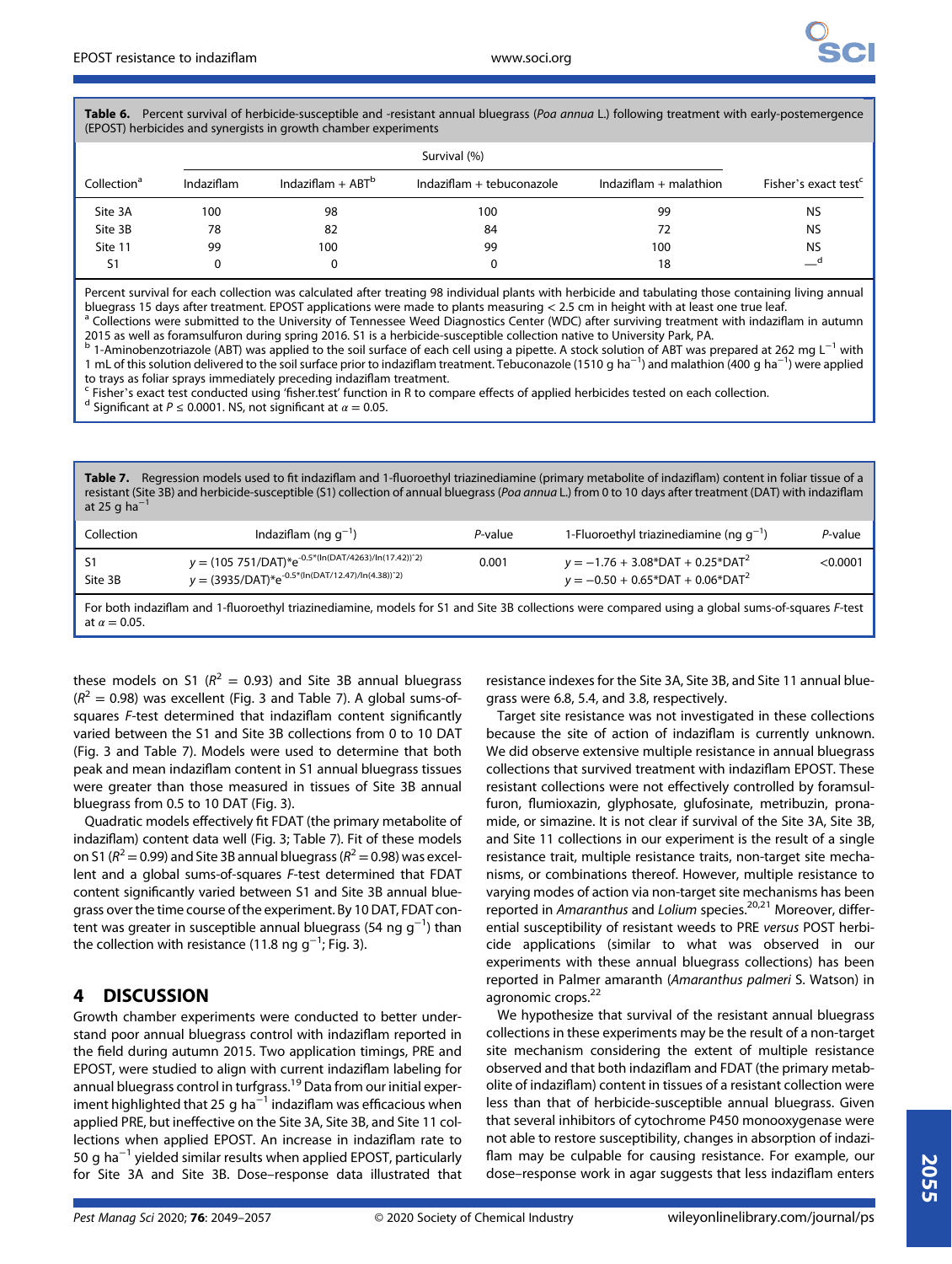

Figure 3. Indaziflam and 1-fluoroethyl triazinediamine (FDAT, primary metabolite of indaziflam) content in foliar tissue of a resistant (Site 3B) and herbicide-susceptible (S1) collection of annual bluegrass (Poa annua L.) following early-postemergence treatment with indaziflam at 25 q ha<sup>-1</sup> . Indaziflam data were fit to a lognormal Gaussian model, whereas FDAT data were fit to a quadratic model. Model parameters are presented in Table 7. Global sums of squares F-tests at  $\alpha = 0.05$  were used to compare response of S1 and Site 3B annual bluegrass from 0 to 10 days after treatment. Values are presented as ng g<sup>-1</sup> fresh weight.

the root of resistant annual bluegrass plants (i.e., Site 3A, Site 3B. Site 11). However, it should also be noted that failure of various cytochrome P450 monooxygenase inhibitors to restore susceptibility could mean that other metabolic enzymes may be active in these indaziflam-resistant annual bluegrass plants. The cytochrome p450 inhibitors used in our experiments may not have sufficiently inhibited target enzymes at the doses applied or they may not target the enzymes involved in metabolizing indaziflam. Additional research to better understand the mechanisms of resistance in these annual bluegrass collections is warranted. A combination of radiolabeled  $(^{14}C)$  herbicide and transcriptomics experiments could provide a more detailed understanding of absorption, translocation, and/or metabolite identification in indaziflam-resistant plants.

## 5 CONCLUSIONS

This is a first report of annual bluegrass resistance to indaziflam applied early-postemergence. Evolution of annual bluegrass with resistance to indaziflam is concerning given that the herbicide is an important tool for turfgrass managers controlling annual bluegrass with resistance to mitotic inhibitor, PSII-, and ALS-inhibiting herbicides.13,15 The scope of multiple resistance documented herein is perhaps more concerning given that annual bluegrass surviving EPOST treatment with indaziflam was also able to survive EPOST treatment with six other modes of action. Additional research to better understand mechanisms of resistance in these annual bluegrass collections is well warranted and could lead to the development of a diagnostic test for resistance in annual bluegrass similar to that developed for blackgrass (Alopecurus myosuroides) in cereals.<sup>23</sup>

## ACKNOWLEDGEMENTS

The authors would like to acknowledge Doug Karcher for assistance in non-linear regression analysis of metabolism data. Several individuals also assisted in maintaining plant material used in these experiments: Greg Breeden, Roberto Viggiani, Robert Trigiano, Sarah Boggess, Dallas Taylor, and Mitchell Riffey. The authors would like to thank Qin Yu for reviewing this manuscript prior to submission. Lastly, the authors would like to thank Bayer Environmental Science as well as the University of Tennessee Office of AgResearch for their financial support of this research. Mention of trade names or commercial products in this publication is solely for the purpose of providing specific information and does not imply recommendation or endorsement by the University of Tennessee.

## **REFERENCES**

- 1 U.S. Environmental Protection Agency, Pesticide Fact Sheet—Indaziflam. U.S. Environmental Protection Agency, Washington, DC, p. 108 (2010).
- 2 Brosnan JT, McCullough PE and Breeden GK, Smooth crabgrass control with indaziflam at various spring timings. Weed Technol 25:363–366 (2011).
- 3 McCullough P, Yu J and De Barreda D, Efficacy of preemergence herbicides for controlling a dinitroaniline-resistant goosegrass (Eleusine indica) in Georgia. Weed Technol 27:639-644 (2013).
- 4 Brosnan JT, Breeden GK, McCullough PE and Henry GM, PRE and POST control of annual bluegrass (Poa annua) with indaziflam. Weed Technol 26:48–53 (2012).
- 5 Brosnan JT and Breeden GK, Annual bluegrass (Poa annua) control with indaziflam at various stages of growth. Int Turf Soc Res J 12: 671–674 (2013).
- 6 Sebastian DJ, Flemming MB, Patterson EL, Sebastian JR and Nissen SJ, Indaziflam: a new cellulose biosynthesis inhibiting herbicide provides long-term control of invasive winter annual grasses. Pest Manag Sci 73:2149–2162 (2017).
- 7 Sebastian DJ, Nissen SJ, Sebastian JR, Meiman PJ and Beck KG, Preemergence control of nine invasive weeds with aminocyclopyrachlor, aminopyralid, and indaziflam. Invasive Plant Sci. Manage 10: 99–109 (2017).
- 8 Sebastian DJ, Nissen SJ and De Souza Rodrigues J, Pre-emergence control of six invasive winter annual grasses with imazapic and indaziflam. Invasive Plant Sci. Manage 9:308-316 (2016).
- 9 Sebastian DJ, Sebastian JR, Nissen SJ and Beck KG, A potential new herbicide for invasive annual grass control on rangeland. Rangeland Ecol Manage 69:195–198 (2016).
- 10 Clark SL, Sebastian DJ, Nissen SJ and Sebastian JR, Effect of indaziflam on native species in natural areas and rangeland. Invasive Plant Sci. Manage 12:60–67 (2019).
- 11 Brabham C, Lei L, Gu Y, Stork J, Barrett M and DeBolt S, Indaziflam herbicidal action: a potent cellulose biosynthesis inhibitor. Plant Physiol 166:1177–1185 (2014).
- 12 Heap I, International Survey of Herbicide Resistant Weeds. [Online]. Available:<http://www.weedscience.org> [24 September 2019].
- 13 Brosnan JT, Reasor EH, Vargas JJ, Breeden GK, Kopsell DA, Cutulle MA et al., A putative prodiamine-resistant annual bluegrass population is controlled by indaziflam. Weed Sci 62:138–144 (2014).
- 14 Brosnan JT, Breeden GK, Vargas JJ and Grier L, A biotype of annual bluegrass (Poa annua L.) in Tennessee is resistant to inhibitors of ALS and photosystem II. Weed Sci. 63:321–328 (2015).
- 15 Brosnan JT, Breeden GK, Vargas JJ, Trigiano RN, Boggess SL and Staton ME, Confirmation and control of annual bluegrass resistant